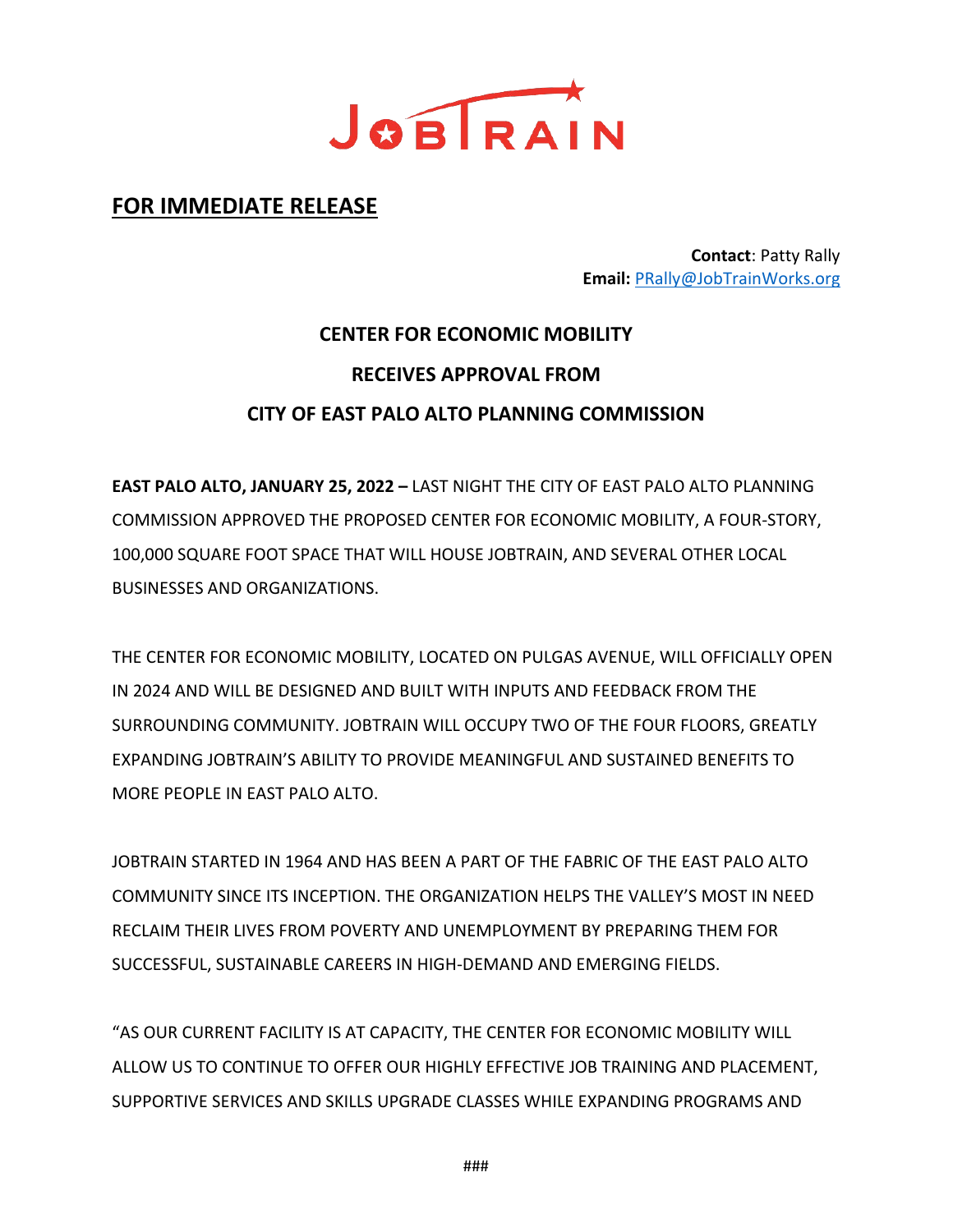SERVICES TO HELP MORE RESIDENTS GAIN ACCESS TO GREAT CAREERS RIGHT IN OUR BACKYARD." SAID BARRIE HATHAWAY, PRESIDENT AND CEO, JOBTRAIN.

THE CENTER FOR ECONOMIC MOBILITY WILL BE ECO-FRIENDLY, UTILIZING BUILDING MATERIALS AND PRODUCTS THAT ARE DESIGNED TO PROMOTE HUMAN AND ENVIRONMENTAL HEALTH. THE BUILDING IS ALSO ALIGNED WITH THE STREET SO THAT IT'S EASILY ACCESSIBLE FOR WALKING AND PREPARING FOR THE NEIGHBORHOOD OF THE FUTURE WITH AMENITIES IN CLOSE PROXIMITY.

"EMERSON COLLECTIVE IS A PROUD PARTNER OF JOBTRAIN AND WE'RE THRILLED TO HAVE THE OPPORTUNITY TO WORK ALONGSIDE OUR PARTNERS AND THE LOCAL COMMUNITY TO BRING THIS MEANINGFUL PROJECT TO LIFE, '' SAID LORENZO BROOKS OF EMERSON COLLECTIVE.

EMERSON COLLECTIVE'S WORK IN THE COMMUNITY SPANS OVER TWO DECADES THROUGH COLLEGE TRACK EAST PALO ALTO, A COLLEGE READINESS PROGRAM THAT HAS SUPPORTED 500 COLLEGE GRADUATES SINCE 1997. THE PROPOSED SITE IS LOCATED AROUND THE CORNER FROM COLLEGE TRACK'S EAST PALO ALTO OFFICE.

**+++**

#### **ABOUT JOBTRAIN**

JOBTRAIN IS A 501(C)3 NONPROFIT EDUCATIONAL AND TRAINING INSTITUTION ACCREDITED BY THE WESTERN ASSOCIATION OF SCHOOLS AND COLLEGES. JOBTRAIN'S PROGRAMS COMBINE CAREER TRAINING, ACADEMICS, AND ESSENTIAL SKILLS DEVELOPMENT, PREPARING STUDENTS TO TURN THEIR LIVES AROUND—FROM UNEMPLOYMENT AND POVERTY TO SUCCESS AND SELF-SUFFICIENCY. PARTNERSHIPS WITH EMPLOYERS ENSURE THAT STUDENTS RECEIVE THE TRAINING THEY NEED SO THAT BUSINESSES CAN FIND MOTIVATED WORKERS WHO ARE WELL TRAINED FOR THEIR JOBS. FOR OVER 55 YEARS, JOBTRAIN HAS BEEN ADAPTING TO MEET CURRENT EMPLOYMENT NEEDS. SINCE ITS INCEPTION, MORE THAN 190,000 LOW-INCOME INDIVIDUALS AND THEIR FAMILIES HAVE BENEFITED FROM JOBTRAIN'S PROGRAMS.